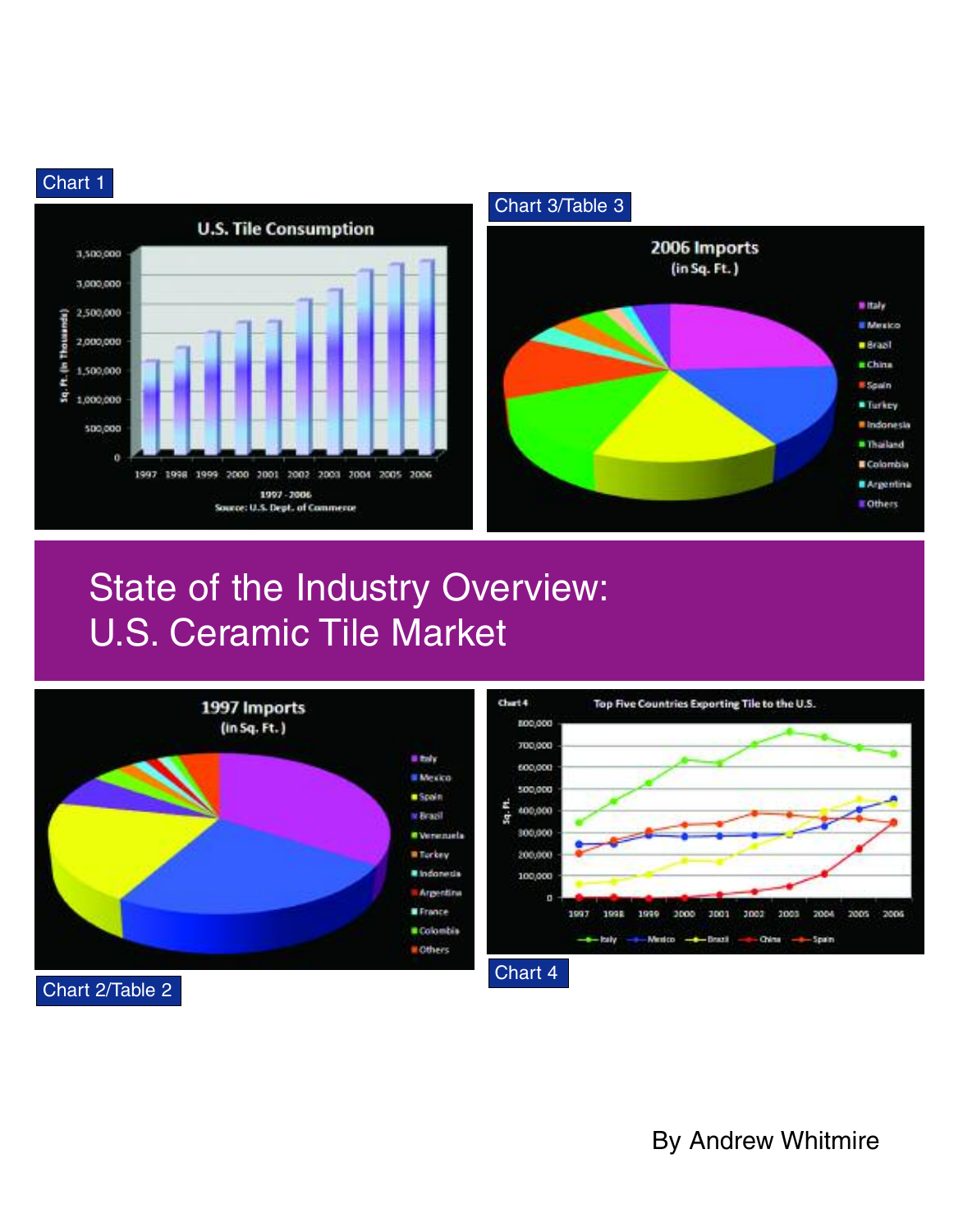#### **The Market in 2006**

The U.S. ceramic tile market continued to expand and experience growth in 2006. Consumption of tile increased 1.8% last year – from tinued to expand and experience growth in 2006. Consumption 3.26 billion sq. ft. in 2005 to 3.32 billion sq. ft. Domestic shipments of tile decreased with 630 million sq. ft. shipped domestically in 2006, a decrease of 4.3% from 2005 (658 million sq.  $ft.$ ).<sup>1</sup>

Although overall total consumption set a new record, the increase in 2006 (1.8% overall) is slightly less than the 3.5% seen in 2005, due to the slowdown in the new housing market and resulting decline in overall floor covering sales. Remodeling and commercial markets, however, continued to bolster tile sales overall.

Imports' percent share of the U.S. ceramic tile market (in square feet) continued to rise in 2006 and comprised 82.4% of the total market. This follows the trend of imports' gaining ground over the last 15 years. Imports were 46.2% of the market 30 years ago, and in each year since 1992, they have consisted of more than 50% of total consumption.

From where is this tile coming? The top five countries from which tile was imported (in millions of sq. ft.) in 2006  $were<sup>2</sup>:$ 

- Italy  $-661$  decreased  $4.1\%$  from  $'05$
- Mexico 452 increased 10.6% from '05
- Brazil 430 decreased 4.8% from '05
- China 346 increased 53.9% from '05
- Spain 346 decreased 5.0% from '05

Based on dollar value, however, we get a different picture of the import market:

- Italy increased 0.7% from '05
- Spain increased 3.4% from '05
- Mexico increased 9.7% from '05
- Brazil decreased 2.9% from '05
- China increased 60.5% from '05

Overall, this resulted in a modest increase in price per square foot (of imported tile) of \$0.01 per sq. ft.

Other statistical trends include:

- 2006 U.S. consumption of Italian tile (in sq. ft.) fell for the third straight year.
- U.S. consumption of Spanish tile (in sq. ft) decreased in 2006 for the

| Table 1 |                                              |         |                   |                                                          |  |
|---------|----------------------------------------------|---------|-------------------|----------------------------------------------------------|--|
|         |                                              |         |                   |                                                          |  |
| year    | Shipments (in thousands sq. ft.)             | Exports | Total Consumption | <sup>o</sup> / <sub>o</sub> Change from<br>Previous Year |  |
|         | 2006 629,672 2,732,199 45,107 3,316,764 1.8  |         |                   |                                                          |  |
|         | 2005 658,198 2,638,359 37,022 3,259,535 3.5  |         |                   |                                                          |  |
|         | 2004 695,386 2,488,181 34,727 3,148,840 11.8 |         |                   |                                                          |  |
|         | 2003 614,955 2,231,188 28,938 2,817,205 6.6  |         |                   |                                                          |  |
|         | 2002 649,488 2,034,634 41,705 2,642,417 16.2 |         |                   |                                                          |  |
|         | 2001 591,080 1,716,371 33,306 2,274,145 0.5  |         |                   |                                                          |  |
|         | 2000 620,064 1,685,716 42,685 2,263,094 8.4  |         |                   |                                                          |  |
|         |                                              |         |                   |                                                          |  |



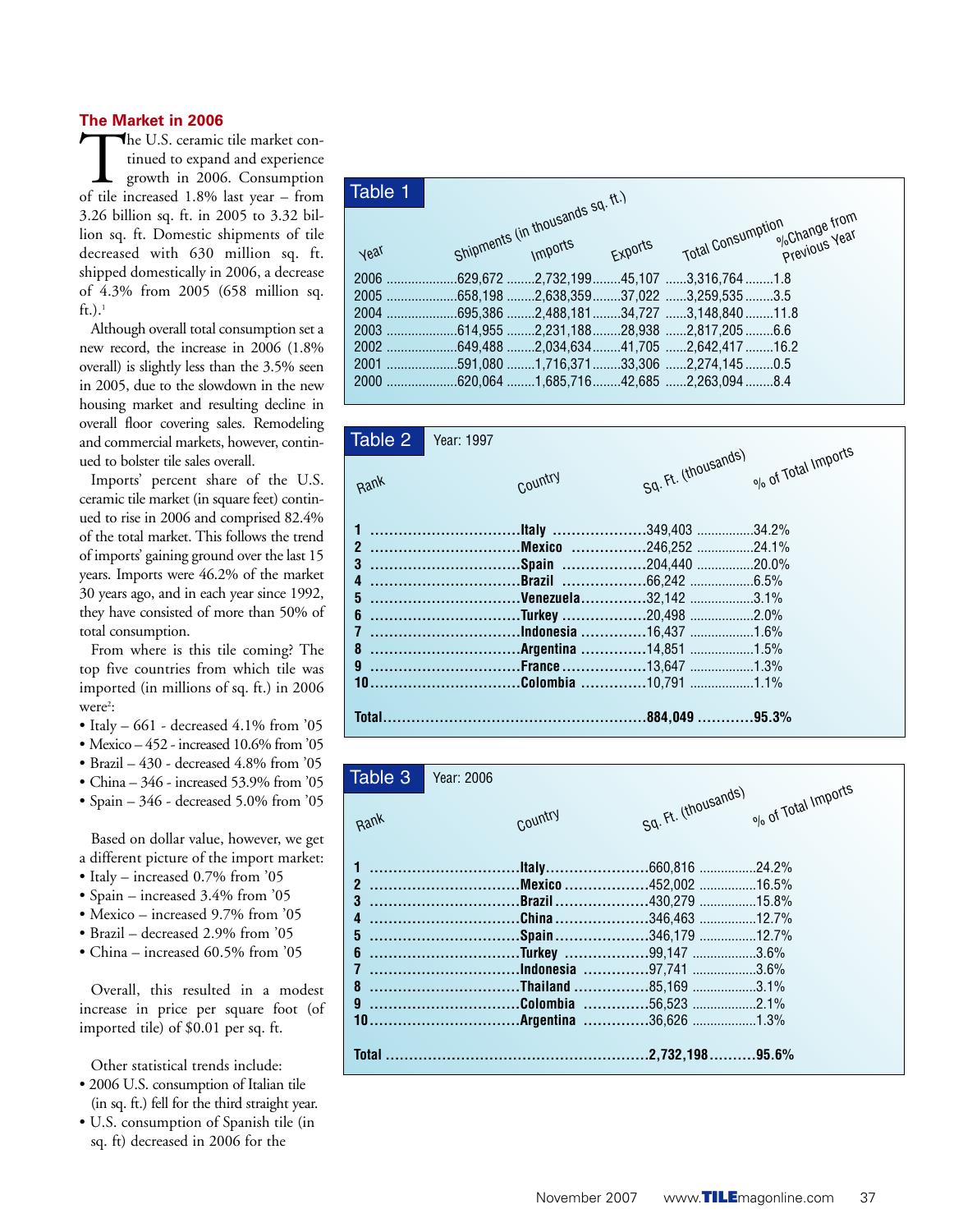| Table 4                | The top ten countries from which tile was imported through 2 <sup>nd</sup> quarter 2007 |               |           |           |  |  |  |  |  |
|------------------------|-----------------------------------------------------------------------------------------|---------------|-----------|-----------|--|--|--|--|--|
| based on sq. ft. were: |                                                                                         |               |           |           |  |  |  |  |  |
|                        |                                                                                         |               |           |           |  |  |  |  |  |
|                        | Sq Ft.through                                                                           | Sg Ft.through | 2007/2006 | 2006/2005 |  |  |  |  |  |
| Country                | 2nd Qtr. 2007                                                                           | 2nd Qtr. 2006 | % Change  | % Change  |  |  |  |  |  |
|                        |                                                                                         |               |           |           |  |  |  |  |  |
|                        |                                                                                         |               |           |           |  |  |  |  |  |
|                        | Mexico223,307,149 228,229,213 -2.2% 15.6%                                               |               |           |           |  |  |  |  |  |
|                        |                                                                                         |               |           |           |  |  |  |  |  |
|                        | China 152,442,364 149,984,894 1.6% 52.9%                                                |               |           |           |  |  |  |  |  |
|                        |                                                                                         |               |           |           |  |  |  |  |  |
|                        | Turkey 36,922,279 50,110,615 -26.3% -17.4%                                              |               |           |           |  |  |  |  |  |
|                        | Thailand32,337,359 46,717,104 30.8% 7.7%                                                |               |           |           |  |  |  |  |  |
|                        |                                                                                         |               |           |           |  |  |  |  |  |
|                        |                                                                                         |               |           |           |  |  |  |  |  |
|                        | Argentina14,575,400 17,318,986 -15.8% 2.0%                                              |               |           |           |  |  |  |  |  |
|                        |                                                                                         |               |           |           |  |  |  |  |  |



fourth straight year.

- 2006 U.S. tile consumption from Brazil also declined, 4.8% from 2005 to 2006.
- U.S. consumption of Mexican tile increased in 2006 for the seventh straight year, up 10.6% over 2005.
- China, which accounts for 12.7% (2006) of all tile imported to the U.S., continues to make a tremendous impact on the market. It now is the fourthlargest exporter of tile (in sq. ft.) to the U.S., with U.S. consumption of Chinese tile up 53.9% from 2005.
- Imports, which comprise a large portion of the U.S. tile market, rose from 80.9% of the market in 2005 to 82.4% in 2006.

There are several factors that have lead to these trends:

- Weaker U.S. dollar vs. Euro
- More Italian companies manufacturing in the U.S.
- In general, imports from higher-cost producing countries declined, while imports

from lower-cost countries increased.

As one can see from **Tables 2 and 3**, the main countries from which tile is imported have remained relatively the same in the past 10 years, although market share is now more widely dispersed. The emergence of China (0.2 % of U.S. tile imports in 1997; 12.7% in 2006) has also made a major impact on the industry.

**Chart 4** shows the trend over the last decade of the top 5 countries from which tile was imported ( in thousands of sq. ft.).

## **The Market in 2007**

Based on first and second quarter 2007 numbers, there has been a dramatic slowdown in the tile market. Consumption, domestic shipments, and imports are all down so far this year. Total U.S. consumption through 2nd quarter 2007 was 1.37 billion sq. ft., down 19.1% from  $2^{nd}$  quarter 2006.

# **Future Indicators and Key Influences**

#### **Value of Dollar vs. Other Currencies**

The value of the Euro increased almost 10 % from 2005-2006 vs. the U.S. dollar, and has continued to get stronger in 2007. The Chinese Yuan and Brazilian Real also made gains in 2006-2007, with the buying power of dollars' shrinking against these currencies. The dollar increased in relation to the Mexican Peso, however.

#### **Mortgage rates**

The housing market is affected greatly by mortgage rates, which in turn influences the usage of tile. The average 30-yr. fixed mortgage rates have steadily risen from 5.87% in 2005 to 6.41% in 2006 and to 6.57% in August 2007. (Source: Freddie Mac)

The decline in imports reflects the slowdown in the U.S. tile market in the first half of 2007 (see Table 4).

## **Population**

The U.S. population grew to an estimated 298 million in 2006, which is a 6.0% increase over 2000. It is estimated to increase an additional 1% (over 2006's population) in 2007. The U.S. has the world's third-fastest growing population (trailing only China & India), which will require an estimated 100 billion sq. ft. of living space by the year 2030.3 This will result in a higher demand for flooring products, such as tile.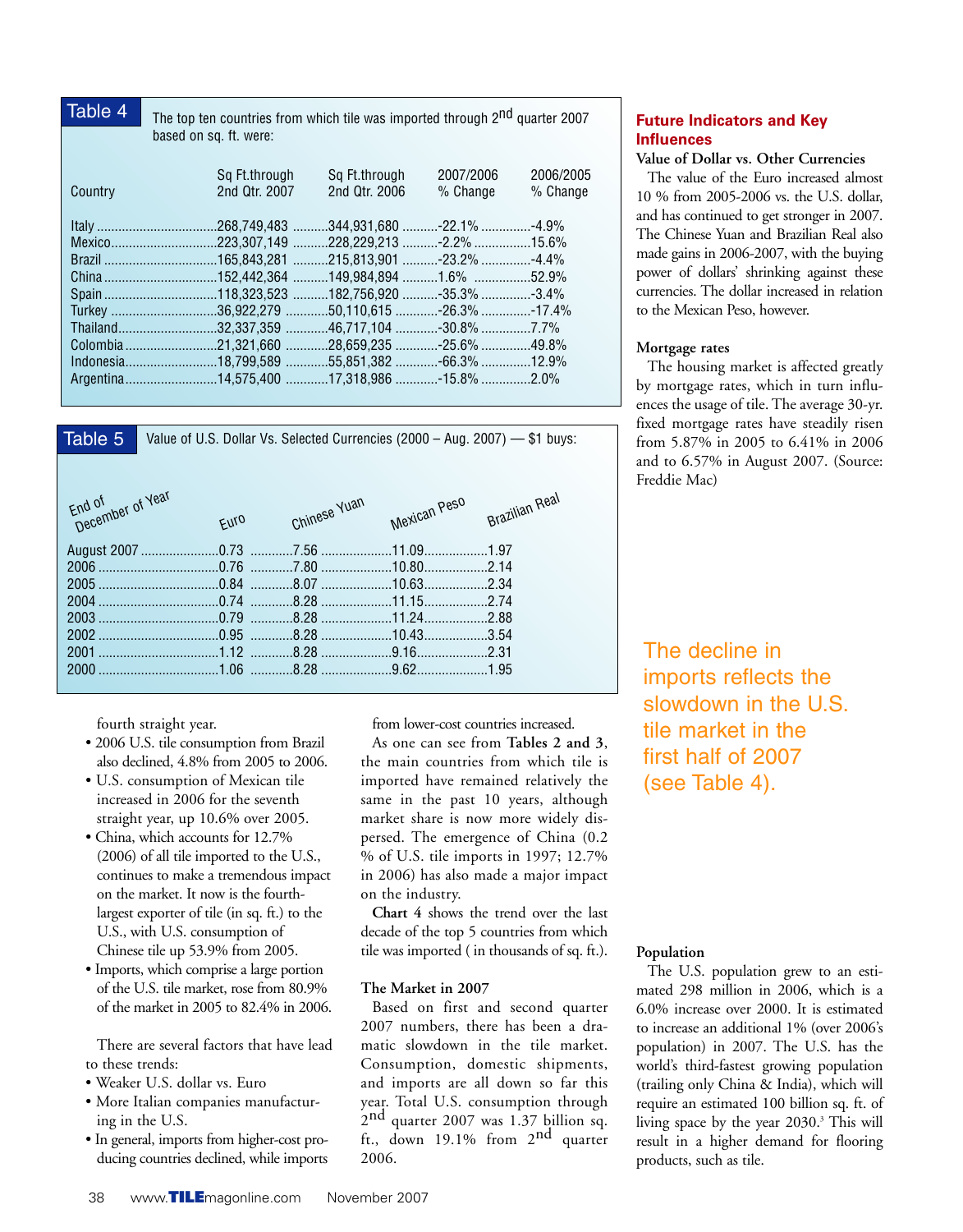

*(Source: U.S. Census Bureau)* 

#### **Unemployment**

According to the U.S. Dept. of Labor, unemployment fell from 5.1% in 2005 to 4.6% in 2006, and remains at 4.6% as of August 2007.

#### **Housing Starts**

Housing starts fell drastically in 2006, and continue to decline through 2007. The number of single-family housing starts fell 14.6% from 2005 to 2006, compared to a 6.5% increase from 2004 to 2005. The NAHB projects the slumping new home market will bottom out at the end of this year or early in 2008.4

Despite the decline in new housing starts beginning in 2006, the average size of single-family homes continued to rise to a record 2,456 sq. ft. This is a 1.7% jump over 2005 numbers and a 14.8% rise from 10 years ago, in which the average single-family dwelling was 2,140 sq. ft.<sup>5</sup> Larger homes, kitchens, and bathrooms mean more need for flooring products like tile. Note the increasing number of homes with 3,000 or more sq. ft. **(Table 7)**.

#### **Remodeling**

Remodeling especially impacts the tile industry, as the two rooms most frequently remodeled are kitchens and bathrooms, which also happen to be the two rooms in which tile is most often used. The size and number of rooms in houses continues to rise. The latest data from the U.S. Census Bureau (2005) shows that 59% of new single-family houses have 2-1/2 or more bathrooms, and 96% have at least two bathrooms.

The National Kitchen and Bath Association (NKBA) estimates that in spite of the housing market decline, the remodeling industry will remain steady in 2007. Approximately \$265 billion was spent on kitchen and bath remodeling in 2006, and that number is projected to be \$262 billion, slightly down 1.1%, in 2007.6

America's aging Boomer population, with more disposable income than past generations, has fueled the remodeling market, and today's younger generation is more design-savvy and has more money to spend on remodeling, as well.